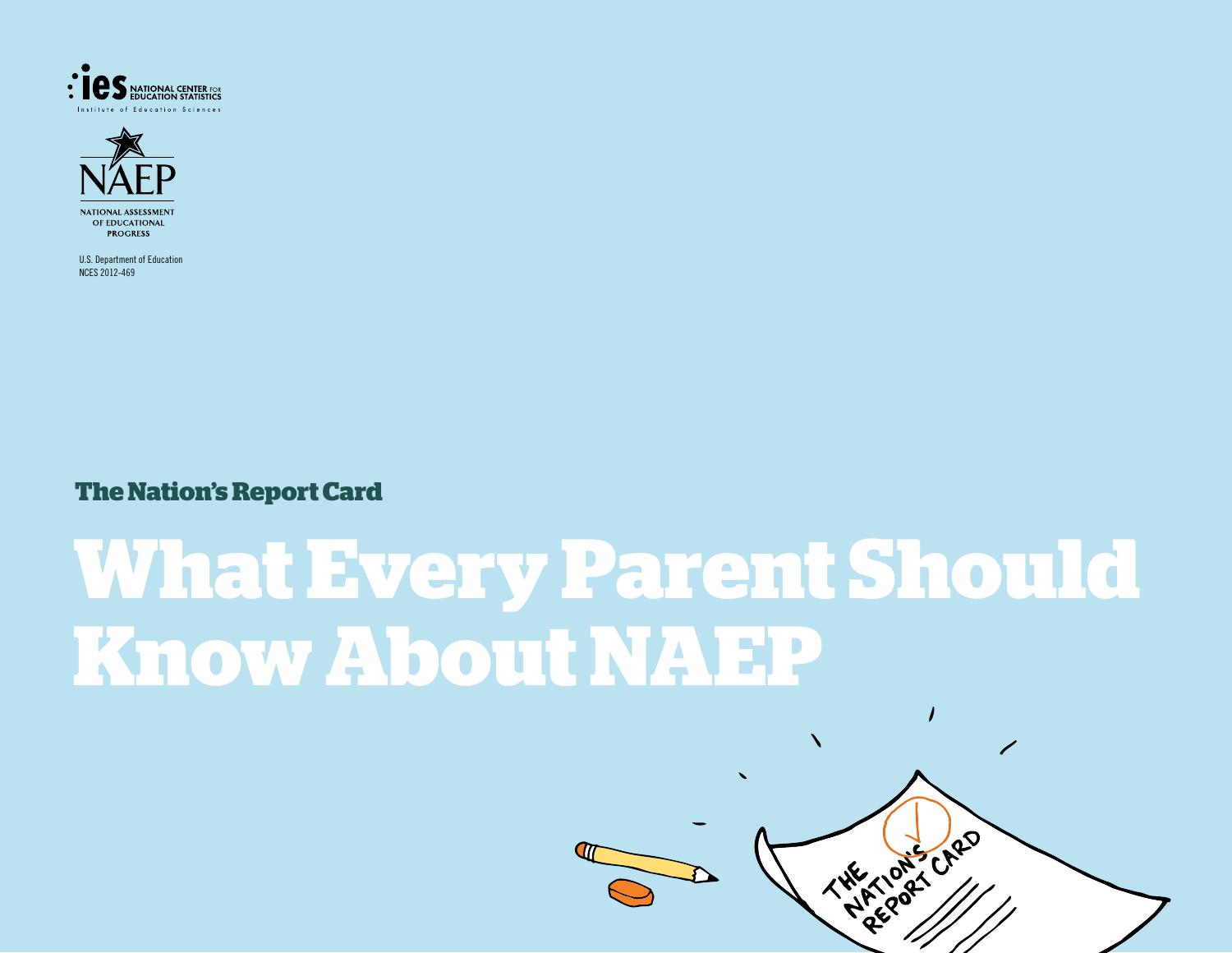# **You've probably heard of The Nation's Report Card.**

**It's a resource. It's a national wakeup call. It's a window into the state of our educational system and what students are learning.** 

It's more than just a test.

Today's students take tests for everything. **The National Assessment of Educational Progress (NAEP)**, though, is different. It's called The Nation's Report Card because it tells us how students across the country, not just in one particular school or state, are doing.

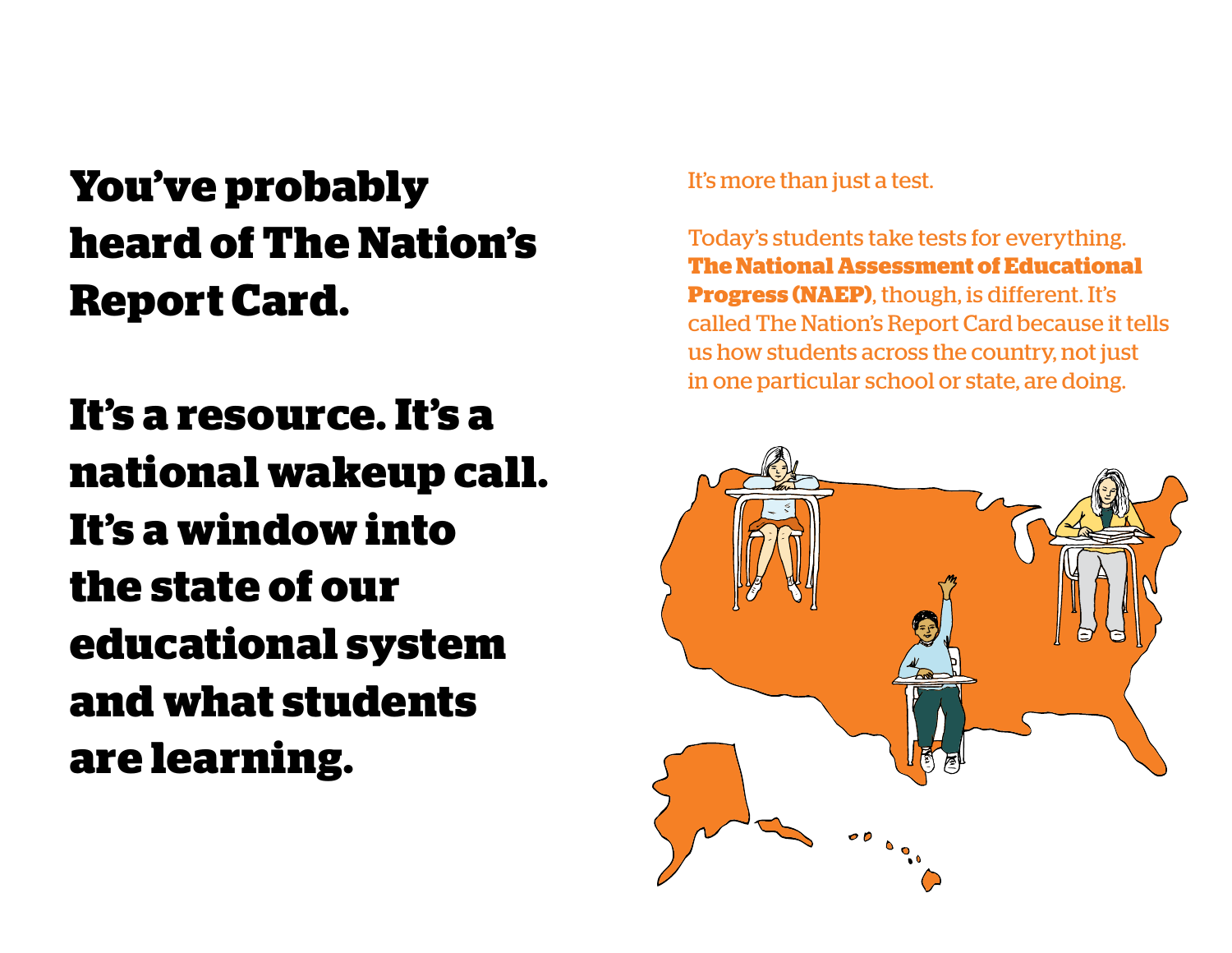#### **" [T]he definitive source… for state-to-state comparisons in educational achievement…"**

**EDUCATION WEEK** *-Influence: A Study of the Factors of Educational Achievement* 

 **"Only 12%** of U.S. high school seniors are proficient in the legacy of America's past."

. "…higher math scores are "undoubtedly" **a sign of the success of math instruction** in classrooms…"

THE WALL STREET JOURNAL

**VEWS** 



**"…urban school districts have steadily increased their scores since 2003…"** 

# The Hijami Herald

Everyone's talking about **NAEP**. As the largest national test, its results are found in the headlines of national and local news stories all over the country.

### **"NAEP is the gold standard of student assessments."**

The Washington Post -The Washington Post editorial board

"Students taking the math exam who reported taking algebra I in eighth grade tended to outscore their peers who had not taken algebra I."

MILWAUKEE · WISCONSIN **IOURNAL SENTINEL** 

r "The nation's report card on math and reading shows **fourth- and eighth-graders scoring their best ever in math**…"

**ASBURY 3 PARK** 

"Today's NAEP results confirm that **we have a crisis on our hands**  when it comes to civics education."

The New Hork Times

 **"Very few students have the advanced skills that could lead to careers in science and technology, according to the results of a national exam…"** 

L A W R E N C E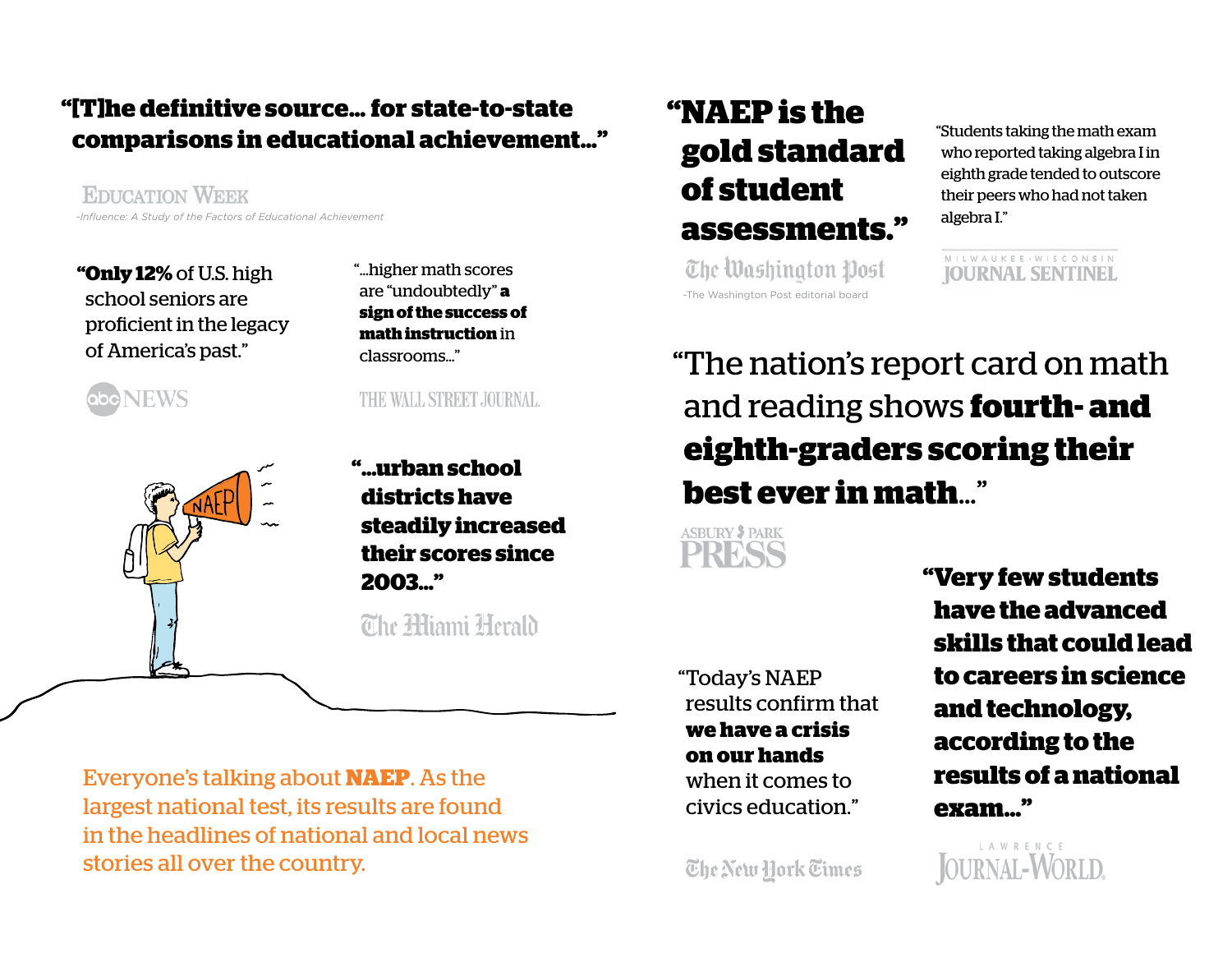# **NAEP: The Big Picture**

The Nation's Report Card opens the door for parents to understand how well children like theirs are doing compared to other students in:

- Participating large urban districts
- Other states
- The nation
- The rest of the world!



(٦١



the nation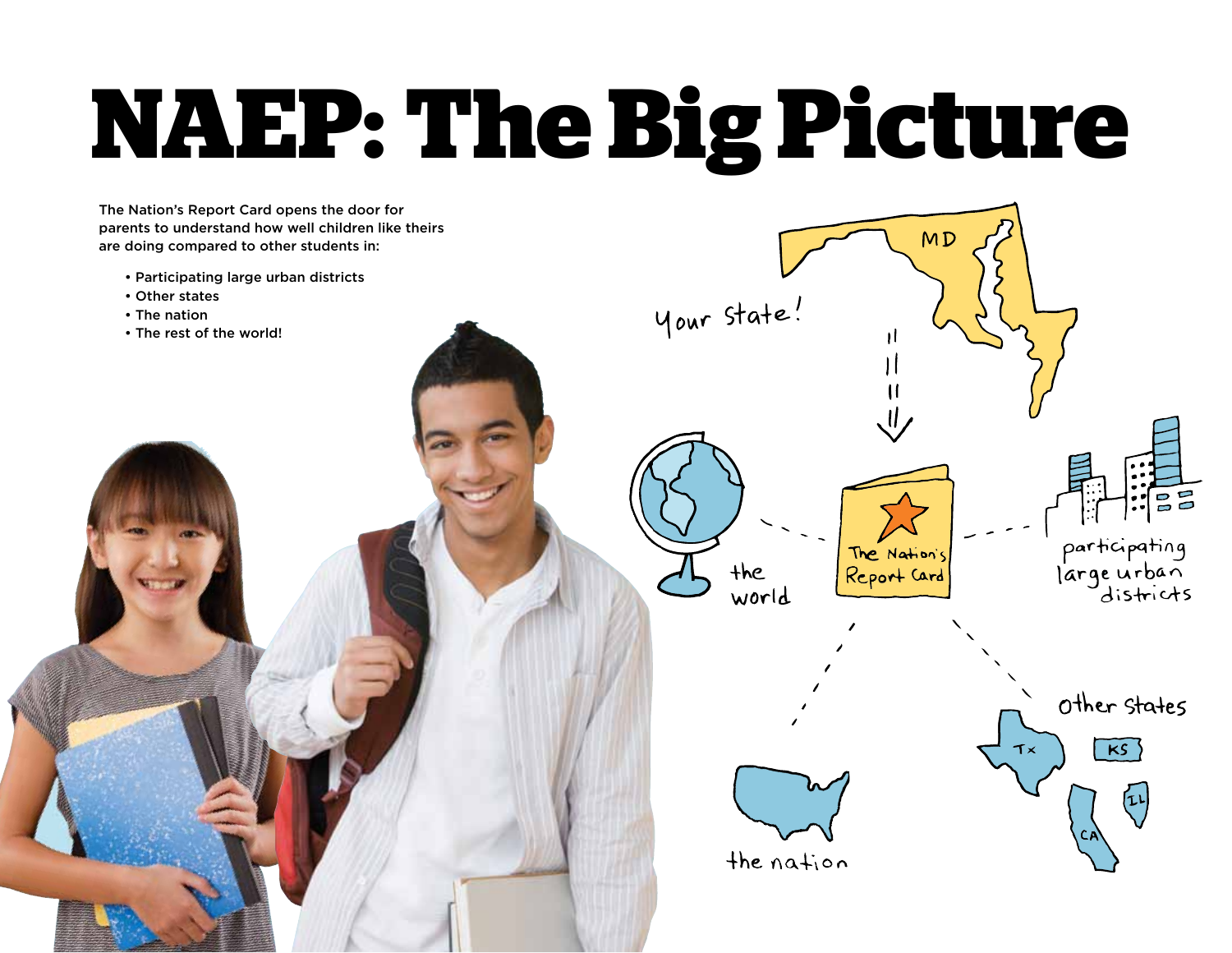### **NAEP in a Nutshell**

- **• It is often called the gold standard of tests and has been around since 1969.**
- **• The subjects most frequently tested are math, reading, science, and writing.**
- **• Not every student or every school takes the test.**
- **• The results are anonymous and if your child is asked to take it, his or her grades won't be affected.**
- **• Accommodations are provided so that as many students as possible can participate.**

# **How would my child stack up?**

#### **Use real NAEP questions to find out.**

After each test, dozens of NAEP sample questions are released with The Nation's Report Card to show how real students performed in that subject.





Mathematics

As part of the U.S. history assessment, students were asked the purpose of the Declaration of Independence.

#### **34 percent of fourth-grade students answered correctly.**

As part of the math test, students were asked to subtract 46 from 972 and fill in their answer.

#### **76 percent of fourth-grade students answered correctly.**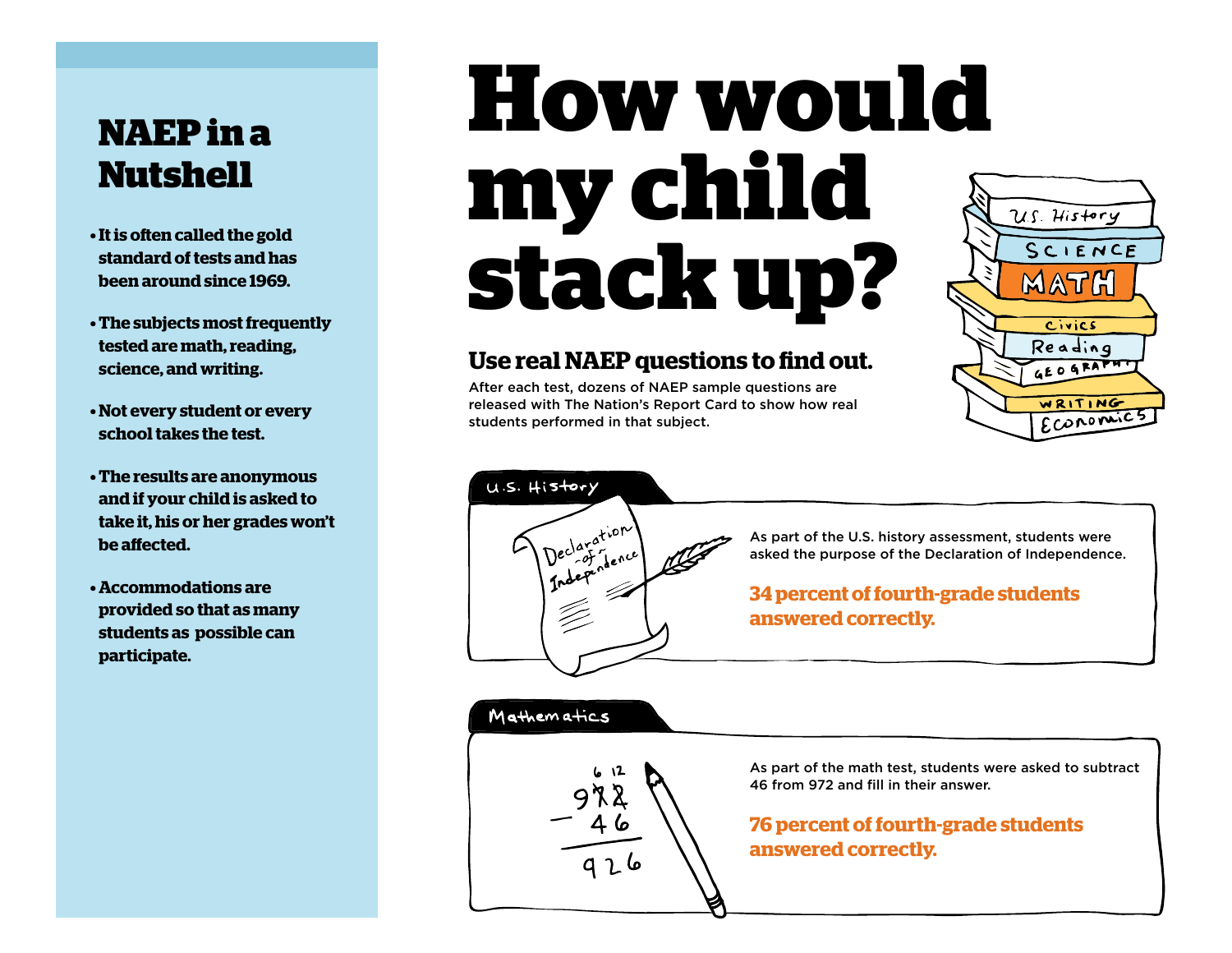![](_page_5_Picture_0.jpeg)

#### **Give it a try. Test yourself!**

#### Science

Lightning and thunder happen at the same time, but you see the lightning before you hear the thunder. Explain why this is so.

HAN YOUR<br>OURTLI

GRADER?

**Do you know the answer? Find out online!**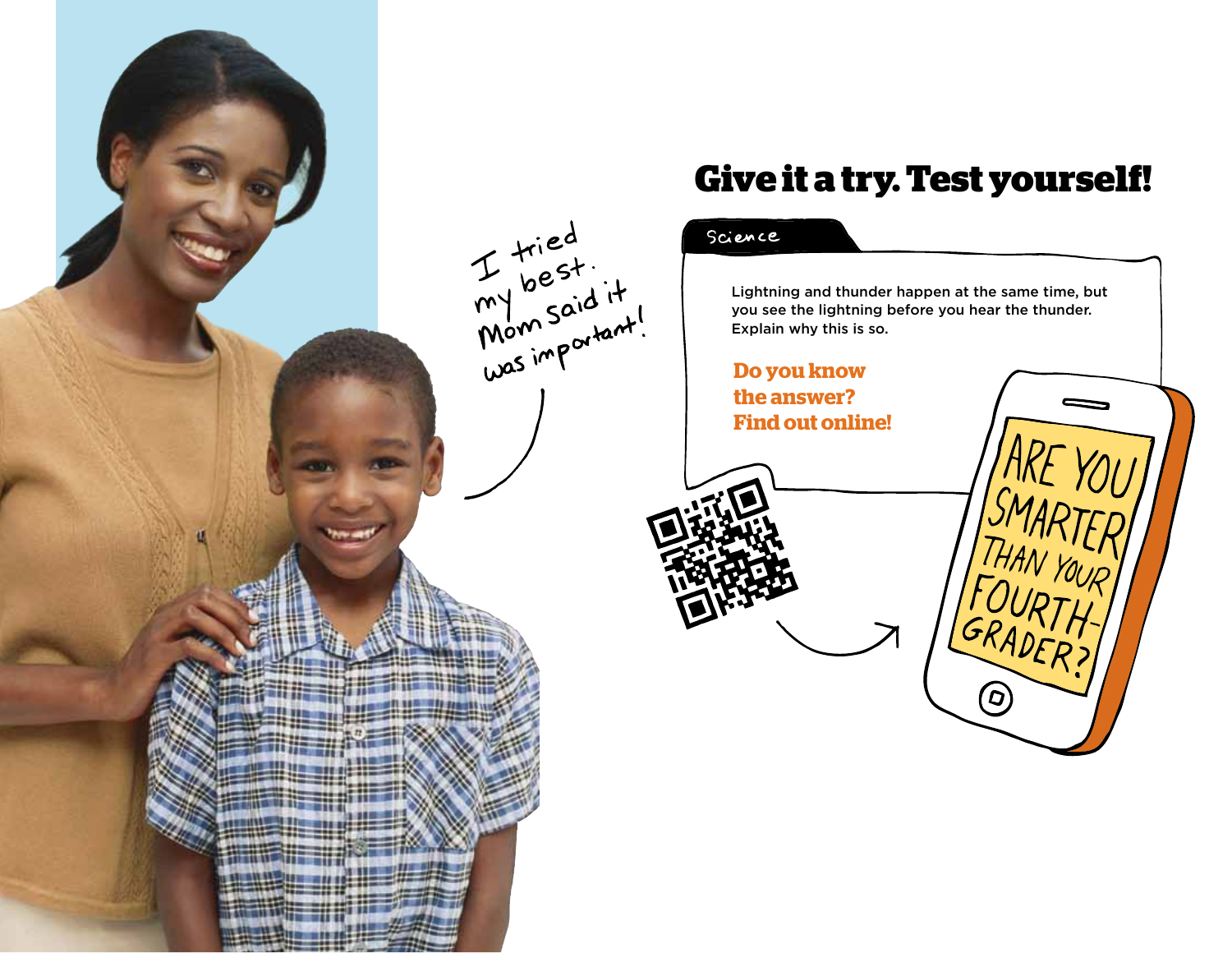# **What do all of these NAEP results tell us about education?**

### **See how your state measures up.**

You can use NAEP results to compare your state to the nation, other states, and some large urban districts.

![](_page_6_Figure_3.jpeg)

## **Go beyond the scores.**

NAEP reports provide more than just results in school subjects and grades.

![](_page_6_Picture_6.jpeg)

 See how students have performed over time, including by racial/ethnic groups and gender.

NAEP also looks at differences between the performances of groups of students, illuminating achievement gaps that exist among the nation's students.

![](_page_6_Picture_9.jpeg)

Learn which states are closing achievement gaps, and see whether your state is making progress.

 NAEP examines the path to high school graduation by studying coursetaking and grades of America's most recent high school graduates.

![](_page_6_Picture_12.jpeg)

Find out if your child is prepared for the future.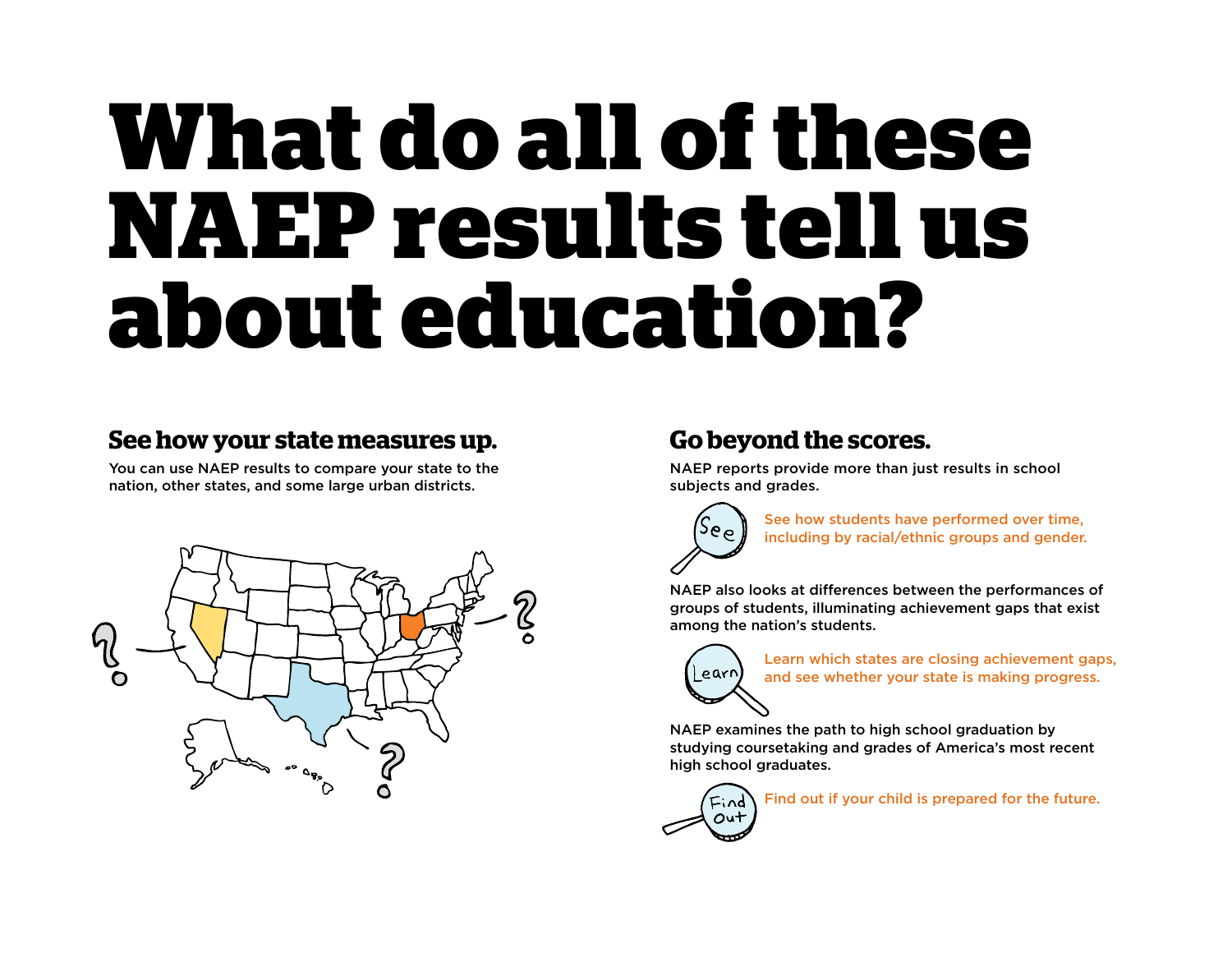#### **Look at the full picture.**

NAEP also looks at the factors that may be related to learning—both inside and outside the classroom.

- Fourth-graders who reported **reading for fun almost every day** scored higher on NAEP.
- 
- The percentage of twelfth-grade students who reported **studying the U.S. Constitution** in 2010 was lower than in 2006.
- 
- Eighth-graders who reported **taking algebra I**  scored higher on average than students taking lower-level courses.
- Since 1990, more high school graduates from each racial/ethnic group **completed a rigorous curriculum.**
- $\mathbf{x}$ 
	- 90 percent of fourth-graders who took the NAEP reading assessment in 2011 reported that they **had a home computer.**
- More than any other single subject, **science was the key to reaching a higher curriculum level.**

# **NAEP Sparks Change Across the Country**

![](_page_7_Picture_12.jpeg)

 schoolchildren ranked the lowest in the nation in both grades 4 and 8. In response to the alarming results,  *The Detroit Free Press* partnered with Detroit Public Schools (DPS) to create and implement a new reading initiative, The Call to Action for a new Reading Corps, which encouraged citizens to volunteer 100,000 hours collectively to tutor reading in DPS schools. In 2009, the NAEP assessment revealed that Detroit

# **North Carolina**

![](_page_7_Picture_16.jpeg)

 In 2005, results from the NAEP reading assessment revealed that eighth grade students in North Carolina scored below the national average. In response, the state deployed more than 200 literacy coaches to middle schools around the state to help teachers reach students with reading difficulties before they made the transition to high school.